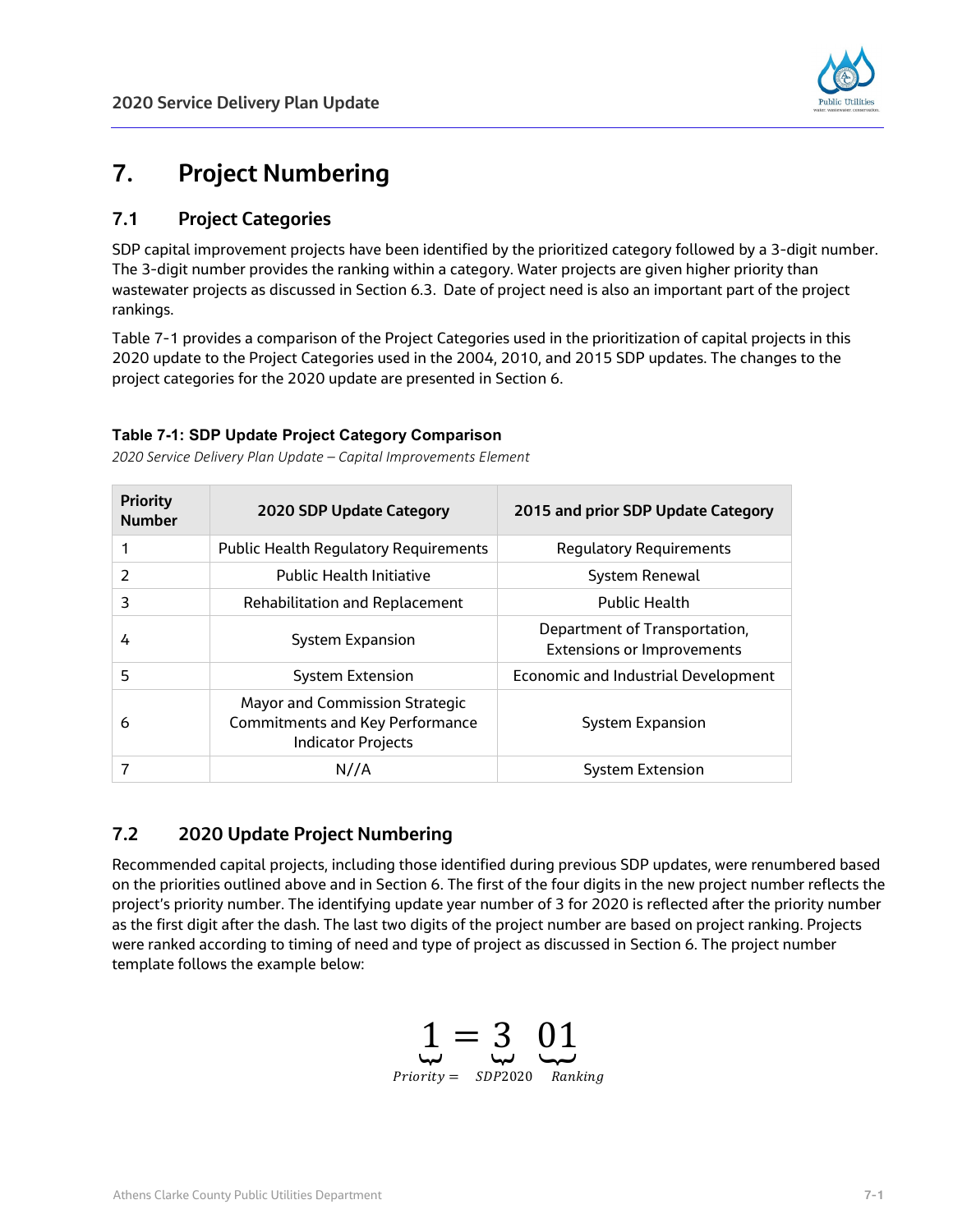



#### **7.2.1 Priority 1 Public Health Regulatory Requirements Project Numbering**

The priority 1 project category has remained unchanged, continuing to include regulatory requirement projects. Table 7-2 provides the 2020 SDP Update project numbers and the corresponding project number from the 2015 Update r previously identified projects.

#### **Table 7-2: Priority 1 Project Numbering**

*2020 Service Delivery Plan Update – Capital Improvement Elements*

| 2020 Update<br><b>Project Number</b> | 2015 Update<br><b>Project Number</b> | <b>Project Name</b>                      |
|--------------------------------------|--------------------------------------|------------------------------------------|
| $1 - 301$                            |                                      | <b>Future Drinking Water Regulations</b> |
| $1 - 302$                            | $1 - 201$                            | North Oconee WRF - Phosphorus Polishing  |
| $1 - 303$                            | $1 - 202$                            | Middle Oconee WRF - Phosphorus Polishing |
| $1 - 304$                            | $1 - 203$                            | Cedar Creek WRF - Phosphorus Polishing   |

#### **7.2.2 Priority 2 Public Health Initiatives Project Numbering**

There is currently one project, Alternate Sewer Solutions, assigned to Priority 2. This new project (2-301) combines two projects that were included in the 2015 SDP Update, 3-201 Sandy Creek Basin and 3-202 Shoal Creek Basin.

#### **7.2.3 Priority 3 Rehabilitation and Replacement Project Numbering**

In the 2015 SDP update rehabilitation and replacement projects were Priority 2. Table 7-3 maps the 2015 SDP Update projects to their new 2020 Update project number. All Priority 3 projects are ranked and provided in Table 7-3.

#### **Table 7-3: Priority 3 Project Numbering**

*2020 Service Delivery Plan Update – Capital Improvement Elements*

| 2020 Update<br><b>Project Number</b> | 2015 Update<br><b>Project Number</b> | <b>Project Name</b>                                                                        |
|--------------------------------------|--------------------------------------|--------------------------------------------------------------------------------------------|
| $3 - 301$                            | $2 - 216$                            | Upgrade Aging Water Mains                                                                  |
| $3 - 302$                            |                                      | <b>Water Main Transmission Redundancy</b>                                                  |
| $3 - 303$                            | $2 - 210$                            | Small Diameter Water Main Replacement                                                      |
| $3 - 304$                            |                                      | Middle Oconee River Raw Water Pump Station                                                 |
| $3 - 305$                            |                                      | North Oconee River Raw Water Pump Station                                                  |
| $3 - 306$                            | $2 - 212$                            | Water Main Connection Reliability for Improved<br><b>Water Quality and Fire Protection</b> |
| $3 - 307$                            | $2 - 228$                            | J. G. Beacham Water Treatment Plant Solids<br>Handling                                     |
| $3 - 308$                            | $2 - 202$                            | <b>Tanyard Branch Interceptor Improvements</b>                                             |
| $3 - 309$                            | $2 - 203$                            | Brooklyn Creek Interceptor Improvements                                                    |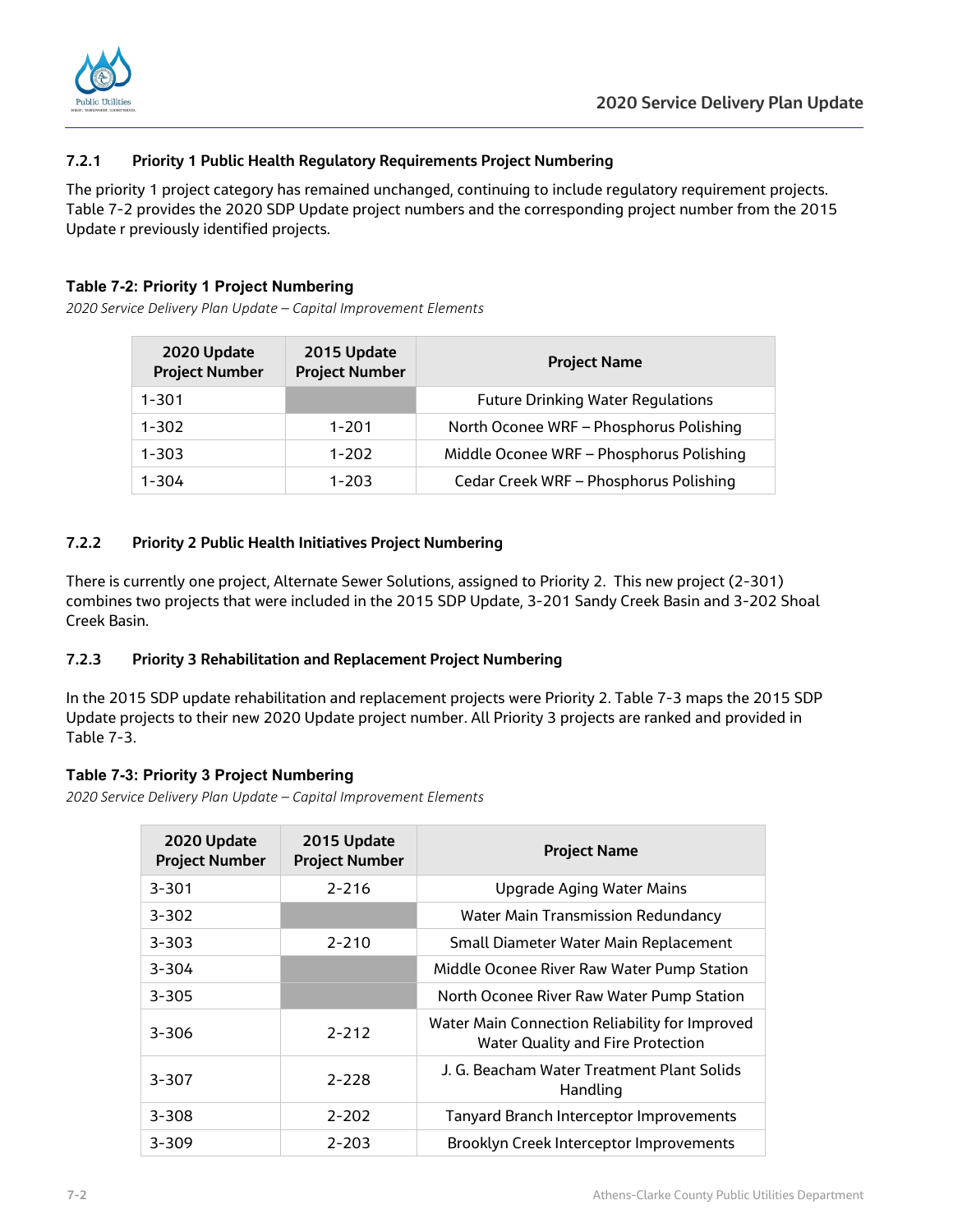

| 2020 Update<br><b>Project Number</b> | 2015 Update<br><b>Project Number</b> | <b>Project Name</b>                                                             |
|--------------------------------------|--------------------------------------|---------------------------------------------------------------------------------|
| $3 - 310$                            |                                      | Upper North Oconee Interceptor - Phase 2B                                       |
| $3 - 311$                            | $6 - 203$                            | Upper North Oconee Interceptor - Phase 2C                                       |
| $3 - 312$                            |                                      | Middle Oconee East Mill Run Sewer<br>Replacement                                |
| $3 - 313$                            | $2 - 218$                            | Sanford Stadium Sanitary Sewer Interceptor<br>Improvements Phase 1              |
| $3 - 314$                            | $2 - 201$                            | Middle Oconee East Trunk Improvements Phase                                     |
| $3 - 315$                            | $2 - 206$                            | North Oconee WRF - Aeration Basins                                              |
| $3 - 316$                            |                                      | Mitchell Bridge Sewer Interceptor<br>Improvements                               |
| $3 - 317$                            | $2 - 222$                            | McNutt Creek Sewer Interceptor Improvements<br>Phase 1                          |
| $3 - 318$                            | $2 - 211$                            | Prioritized Sewer Rehabilitation and<br>Replacement                             |
| $3 - 319$                            |                                      | Middle Oconee WRF - Electrical Building                                         |
| $3 - 320$                            |                                      | North Oconee WRF - Thermal Dryer                                                |
| $3 - 321$                            | $6 - 202$                            | Hampton Park Gravity Sewer Interceptor                                          |
| $3 - 322$                            |                                      | <b>Cedar Creek WRF Emergency Generator</b>                                      |
| $3 - 323$                            | $2 - 217$                            | Middle Oconee West Trunk Improvements<br>Phase 1                                |
| $3 - 324$                            |                                      | <b>Voyles Road Sanitary Sewer Upgrade</b>                                       |
| $3 - 325$                            | $2 - 229$                            | <b>Targeted Sanitary Sewer Flow Monitoring</b>                                  |
| $3 - 326$                            | $2 - 213$                            | Upper North Oconee West Trunk Improvements                                      |
| $3 - 327$                            |                                      | North Oconee WRF - Biosolids Upgrades                                           |
| 3-328                                | 2-209                                | Kingswood Subdivision Gravity Sewer Collector<br>Improvements                   |
| 3-329                                | $2 - 230$                            | Long-term Sanitary Sewer Evaluation Survey<br>(SSES) and Rehabilitation Program |
| $3 - 330$                            |                                      | North Oconee WRF - Aeration Basins Small<br><b>Blower</b>                       |
| $3 - 331$                            |                                      | Middle Oconee WRF Operations Building                                           |
| 3-332                                | $2 - 219$                            | Middle Oconee WRF - Enhanced Biological<br>Phosphorus Removal Basin Cover       |
| $3 - 333$                            |                                      | Middle Oconee WRF Influent Pumps                                                |
| 3-334                                |                                      | <b>Cedar Creek WRF Influent Pumps</b>                                           |
| $3 - 335$                            | $2 - 225$                            | North Oconee WRF - Preliminary Treatment                                        |
| 3-336                                | $2 - 207$                            | Cedar Creek Interceptor Improvements - Phase<br>1                               |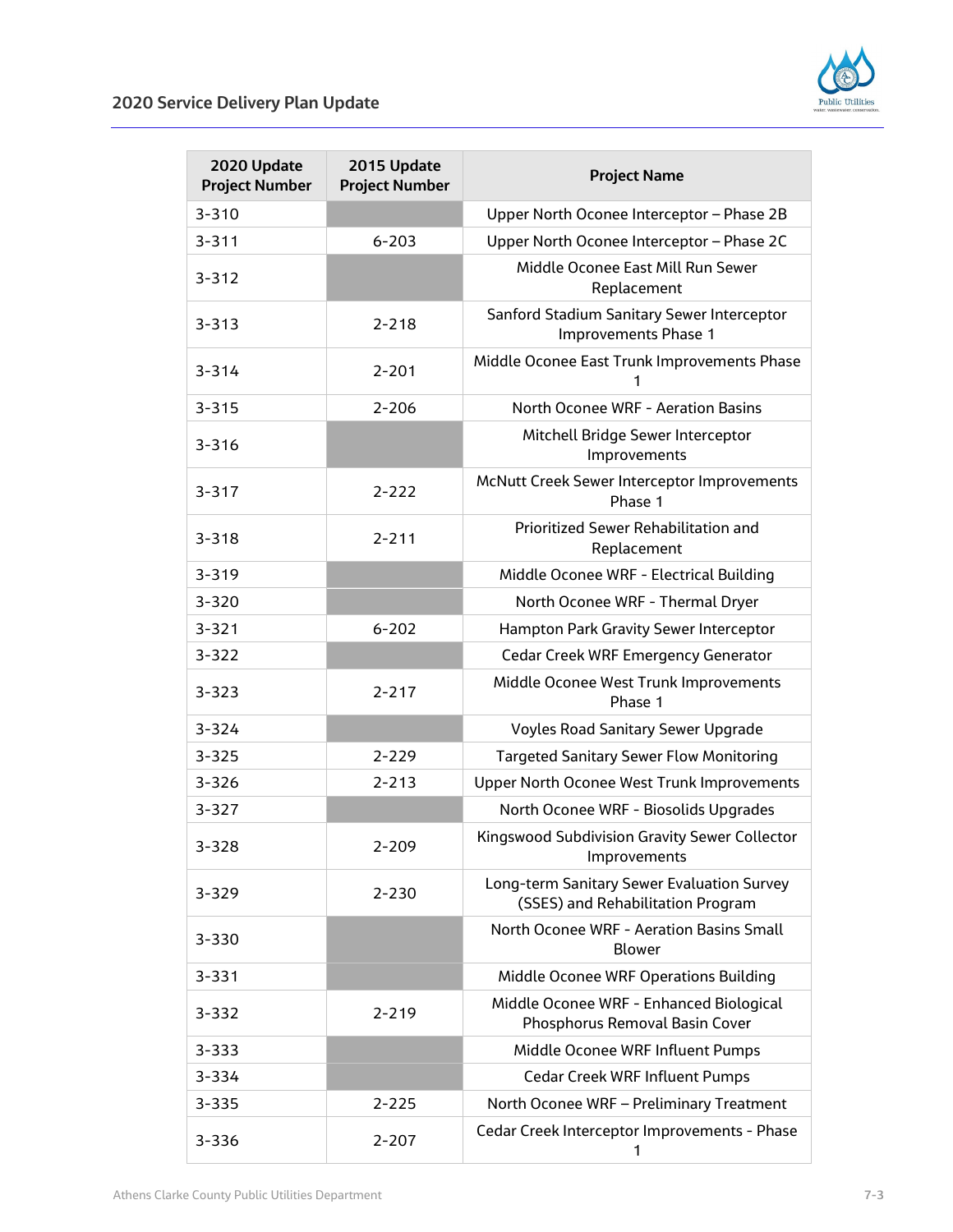

| 2020 Update<br><b>Project Number</b> | 2015 Update<br><b>Project Number</b> | <b>Project Name</b>                                          |
|--------------------------------------|--------------------------------------|--------------------------------------------------------------|
| $3 - 337$                            | $2 - 224$                            | Middle Oconee WRF - Preliminary Treatment                    |
| $3 - 338$                            | $2 - 208$                            | Turkey Creek Interceptor Improvements                        |
| $3 - 339$                            |                                      | Cedar Creek WRF - Ultraviolet Disinfection                   |
| $3 - 340$                            | $2 - 227$                            | Combined Meter Management/Water and<br><b>Sewer Facility</b> |

#### **7.2.4 Priority 4 System Expansion Project Numbering**

In the 2015 SDP update system expansion projects were Priority 6; thus, existing projects from past SDP updates are renumbered as shown in Table 7-4. There were not any additional System Expansion projects in this 2020 SDP update.

#### **Table 7-4: Priority 4 Project Numbering**

*2020 Service Delivery Plan Update – Capital Improvement Elements*

| 2020 Update<br><b>Project Number</b> | 2015 Update<br><b>Project Number</b> | <b>Project Name</b>                              |
|--------------------------------------|--------------------------------------|--------------------------------------------------|
| $4 - 301$                            | $6 - 205$                            | <b>Additional Storage</b>                        |
| $4 - 302$                            | $6 - 201$                            | Atlanta Highway Tank and Booster Pump<br>Station |
| $4 - 303$                            | $6 - 205$                            | Water Supply Resiliency and Reliability          |

#### **7.2.5 Priority 5 System Extension Project Numbering**

In the 2015 SDP update system extension projects were Priority 7; thus, existing projects from past SDP updates are renumbered as shown in Table -5. New system extension projects were also ranked and numbered as shown in Table 7-5.

#### **Table 7-5: Priority 5 Project Numbering**

*2020 Service Delivery Plan Update – Capital Improvements Element*

| 2020 Update<br><b>Project Number</b> | 2015 Update<br><b>Project Number</b> | <b>Project Name</b>                                               |
|--------------------------------------|--------------------------------------|-------------------------------------------------------------------|
| $5 - 301$                            |                                      | <b>UGA Recycled Water Transmission Line</b>                       |
| $5 - 302$                            | $2 - 226$                            | North Oconee WRF Recycled Water Facility                          |
| $5 - 303$                            |                                      | Athena Industrial Park Recycled Water<br><b>Transmission Line</b> |
| $5 - 304$                            | $7 - 205$                            | Trail Creek East/West Extension – Project 3<br>$(TCE-3)$          |
| $5 - 305$                            | $7 - 202$                            | Trail Creek East/West - Project 4 Extension<br>$(TCE-2, TCE-4)$   |
| $5 - 306$                            | $7 - 204$                            | Bear Creek Gravity Sewer Extension (BC-2)                         |